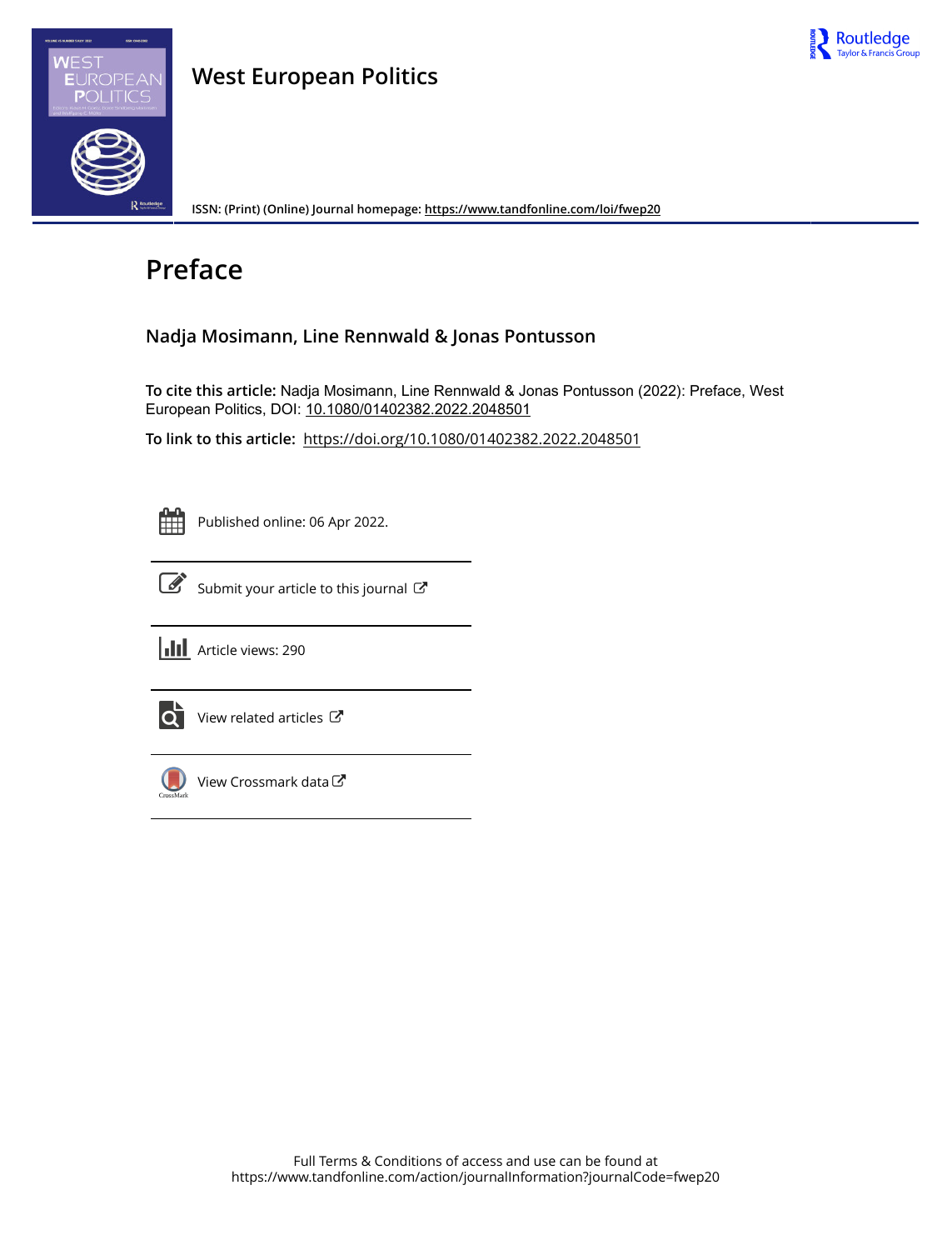

Check for updates

## **Preface**

#### N[a](#page-1-0)djaMosimann<sup>a</sup> **D**[,](http://orcid.org/0000-0002-9612-8580) Line Rennwald<sup>[b](#page-1-1)</sup> **D** and Jonas Pontusson<sup>c</sup> D

<span id="page-1-2"></span><span id="page-1-1"></span><span id="page-1-0"></span>a Department of Political Science, University of Zurich, Zurich, Switzerland and Department of Political Science, University of Geneva, Geneva, Switzerland; bSwiss Centre of Expertise in the Social Sciences (FORS) and Department of Political Science, University of Geneva, Geneva, Switzerland; <sup>c</sup>Department of Political Science, University of Geneva, Geneva, Switzerland

This special issue assembles a set of articles that address different aspects of 'working-class politics' in Western Europe and the US at the beginning of the 21st century. The articles all emanate from a workshop that was conceived as part of the Joint Sessions of the European Consortium for Political Research in April 2020, that had to be postponed on account of the pandemic, and ultimately took place, online, in November 2020.

How should we think about 'the working class' in contemporary capitalist societies in Western Europe and North America? Mindful of divisions within the working class, what are the grievances that might account for the distinctive political attitudes and behaviour of production and service workers? How do these grievances manifest themselves in politics? Who speaks for the working class? Questions such as these featured prominently in political science and political sociology in the 1960s and 1970s. The then-dominant approach to electoral behaviour emphasised 'class voting', conceived, in the first instance, in terms of the distinction between working-class voters and other voters. At the same time, class conflict and trade unions emerged as a major focus of attention in a nascent subfield of political science that would subsequently come to be known as 'comparative political economy'.

For reasons that are not hard to fathom, scholarly work on the working class faded into the background in the 1990s and 2000s. The industrial working class has become less important as an electoral constituency, union membership has declined dramatically in most OECD countries and the capacity of unions to make demands on parties and governments has decreased with their membership and their influence over wage formation. More recently, however, rising inequalities of income and wealth and the concomitant rise of populist parties and new protest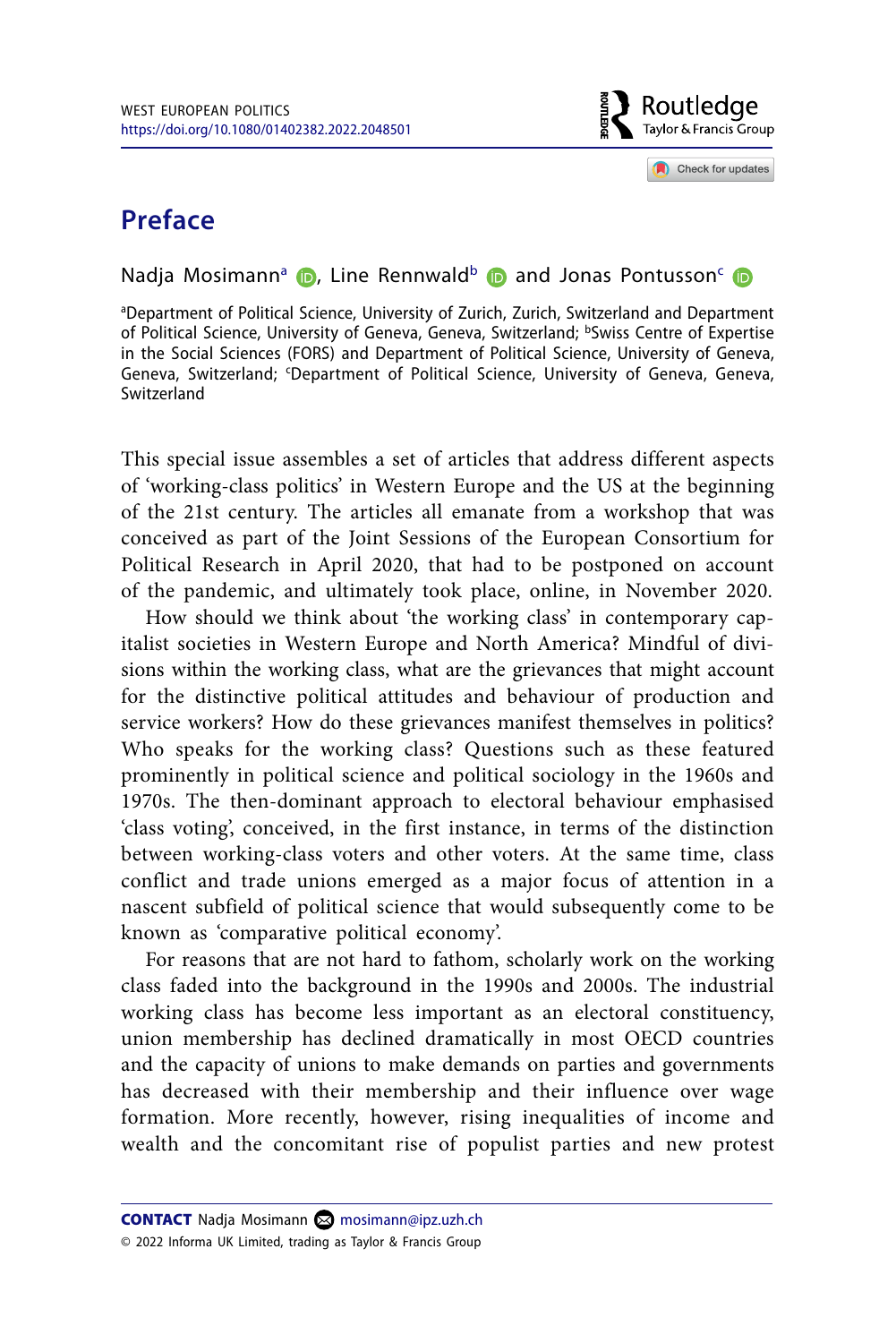movements have stimulated renewed interest in working-class politics among social scientists as well as political pundits.

Like earlier literature on working-class politics, we conceive this topic as an opportunity to bridge different 'sub-fields' within political science and political sociology: identity and preference formation, political behaviour (in a broad sense), political economy and political representation. At the same time, we seek to avoid the old-fashioned notion of the working class as 'unionized production workers', let alone the currently popular notion of the working class as 'uneducated angry white men'.

The articles that we have assembled fall into three groups. The first cluster addresses the sociological foundations of working-class politics. While the article by Evans, Stubager and Langsaether explores how class identification matters to political preferences and participation and why it is that class identification differs across West European countries, the article by Weisstanner and Nolan analyses trends in perceived social status by occupational class in Germany and the US since the early 1980s. Jeannet's analysis of the inter-generational reproduction of class identification and class differences in political participation in the US rounds off this cluster.

The two articles in the second cluster revisit classic themes in the 1980s literature on working-class politics. While Neimanns and Baccaro's comparative analysis provides a novel take on the political economy of wage restraint, exploring individual- and country-level determinants of wage (dis)satisfaction, Perra and Pilati's study of post-2008 Italy explores the role of social class and unions as collective actors in contentious politics.

The third cluster connects the study of working-class politics to recent literature on preferences for redistribution and unequal political representation. Mosimann and Pontusson's article proceeds from the observation that unions have not only become weaker but also less representative of the working class and demonstrates that this 'narrowing' affects support for redistribution among middle-class as well as working-class citizens. Rennwald and Pontusson's article in turn explores perceptions of political voice by social class over the period 1974–2016. Finally, Elsässer and Schäfer summarise empirical evidence of unequal representation by social class and identify this as a key problem for empirical democratic theory.

In light of the above, it is hardly necessary to point out that the special issue is not meant to present a unified approach to the study of working-class politics. Its goal is rather to bring the topic of working-class politics to the fore and to illustrate some of the theoretical and empirical questions that it encompasses. We hasten to add that there are many questions about working-class politics that deserve more attention than they receive here. In particular, we regret that none of the contributions to this special issue address the role of women and immigrants in contemporary working-class